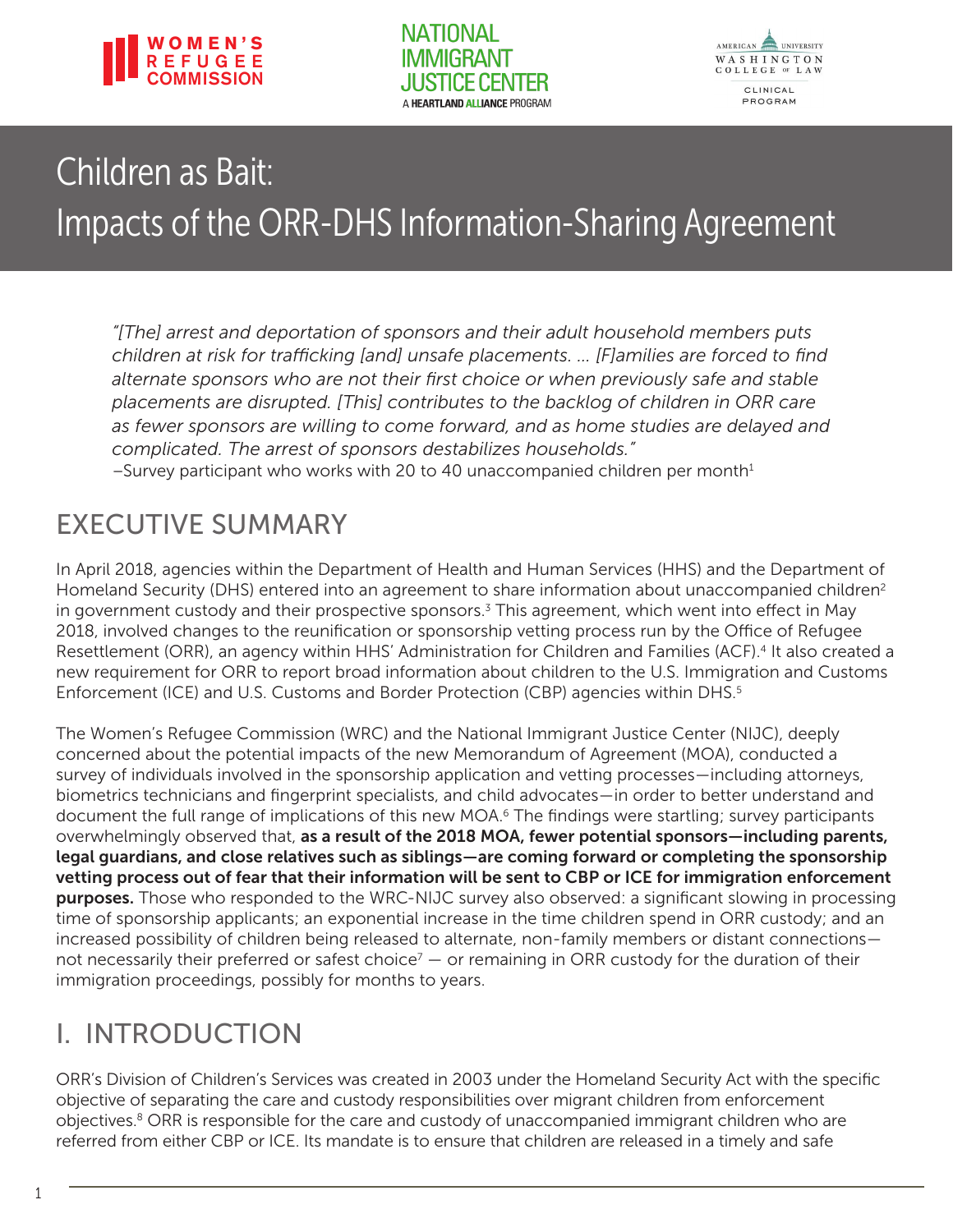

NATIONAL **IMMIGRANT USTICE CENTER** 



<span id="page-1-0"></span>manner from ORR custody to sponsors, frequently parents or close relatives, who can care for them pending their immigration proceedings[.9](#page-9-0) In those cases where it is not possible for children to be released, ORR is to hold children in the least restrictive setting possible. ORR's responsibility is centered on child welfare and wellbeing—not enforcement. Immigration enforcement powers remain in ICE's jurisdiction.

In May 2018, an MOA between ORR, ICE, and CBP went into effect. The MOA mandates continuous information-sharing on unaccompanied immigrant children beginning "at the time of referral from CBP or ICE to ORR; while in the care and custody of ORR, including in the vetting of potential sponsors and adult members of potential sponsors' households; and upon release from ORR care and custody."[10](#page-9-0) Within the context of ORR care and custody, the agreement inserts DHS's enforcement agencies into the heart of the reunification or sponsorship vetting process, which previously had been centralized within ORR. It also requires ORR to report to DHS a broad range of information on children in its custody, converting ORR from a child welfare agency into more of a law enforcement body. $11$ 

This agreement parts with previous ORR agency policy on reunifications in several ways, which can be summarized into three points: 1) the type of information collected; 2) whose information is collected; and 3) how the sponsorship packets are processed. On the first two points, the agreement requires that ORR collect the fingerprints and any available documents or biographic information from the potential sponsor as well as from any adult member of the sponsor's household. Previously, ORR typically did not collect the potential sponsor's fingerprints if that potential sponsor was the parent or legal guardian of the child. The additional information-gathering burden for household members, including both fingerprints and documents or biographic information, also represents a departure from past practice.<sup>[12](#page-9-0)</sup>

Finally, while in the past the vetting process was wholly centered within ORR, under the new agreement, ORR must now send the information it collects on potential sponsors to ICE. ICE, in turn, runs not only background checks but also immigration status checks. According to the MOA, "DHS will provide HHS with information necessary to conduct suitability assessments for sponsors from appropriate federal, state, and local law enforcement and immigration databases."<sup>[13](#page-9-0)</sup> ICE has been clear that, through this process, it may conduct immigration enforcement against any potential sponsor or member of a sponsor's household who is found not to possess a valid immigration status.<sup>[14](#page-9-0)</sup> This creates tension, as per ORR's Policy Guide, "ORR does not disqualify potential sponsors on the basis of their immigration status. ORR does seek immigration status information … [but] it is not used as a reason to deny a family reunification application.["15](#page-9-0)

On December 18, 2018, ORR reversed a portion of the agreement and changed its policy again: barring certain exceptions,[16](#page-9-0) ORR is no longer requiring fingerprints for all adult members of the potential sponsor's household. According to the agency's statement announcing this change, "ORR has determined the additional steps required to fingerprint all household members has had an impact on the timely release of [unaccompanied alien children] without demonstrated benefit to the safety of children after their release from ORR care.["17](#page-9-0) However, ORR will continue to collect fingerprints for all potential sponsors, including parents and legal guardians, and will continue to share this information with ICE.<sup>18</sup>

A recently leaked draft memorandum, authored by administration officials, titled, "Policy Options to Respond to Border Surge of Illegal Immigration," indicates that the true intent of the new policy was not to ensure the safety of unaccompanied children, but rather to identify undocumented sponsors and place them into removal proceedings. Moreover, the memorandum indicates that officials considered the negative effects of information sharing, but assumed that they would only be short term, and believed that deterring migration was more important than the safety and well-being of vulnerable children.<sup>[19](#page-10-0)</sup>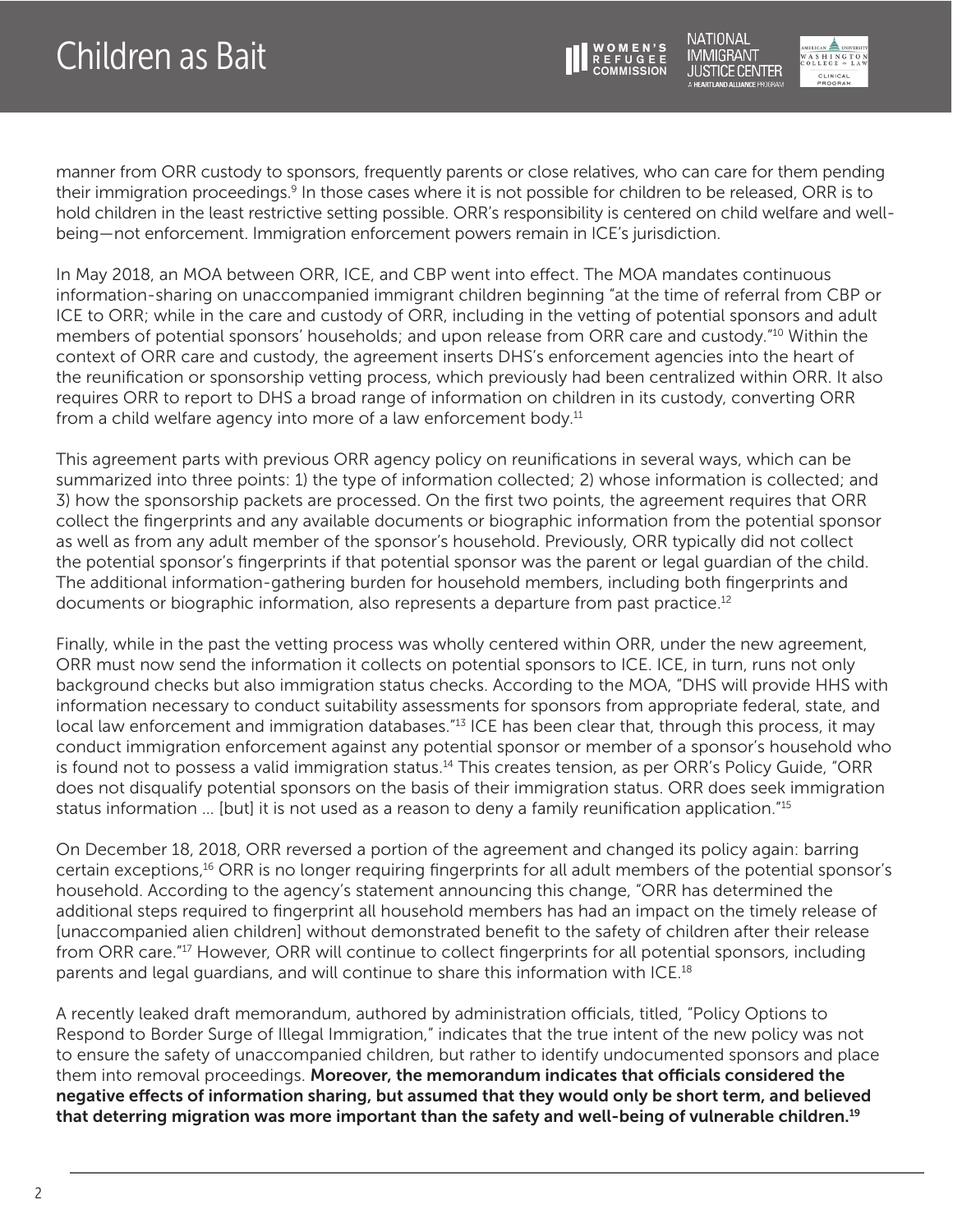

JUSTICE CENTER CLINICAL<br>PROGRAM

**IMMIGRANT** 

<span id="page-2-0"></span>This revelation strengthens the argument made by opponents of the MOA, including lawyers, child welfare advocates, and members of the immigration advocacy community that information-sharing between ORR, ICE, and CBP is damaging and endangers children and their families. In fact, since the MOA has been implemented, it has resulted in the prolonged detention of children, which has been shown to have a disastrous impact on the physical and mental health of children,<sup>20</sup> and increases the risk of children being placed in unsafe conditions or situations,<sup>[21](#page-10-0)</sup> as the WRC-NIJC survey also confirms. By compromising the privacy and confidentiality of children and their families, the MOA may result in children withholding critical information that could be used to protect them and that may also jeopardize their immigration cases.

### II. THE DEVELOPMENT OF ORR'S FAMILY REUNIFICATION POLICIES

In response to public outcry and pressure from Congress over certain unsafe reunifications in 2014, and with a stronger overall focus on child well-being after the 2014 surge in arrivals of unaccompanied children, ACF implemented new policies to reduce or prevent trafficking and other harms, including expanding the circumstances in which they conduct home studies of potential sponsors and conducting post-release case management in order to ensure children's safety. Then-ACF Acting Assistant Secretary Mark Greenberg stated that, in revising their sponsorship vetting processes, ACF was attentive to concerns about provisions that may deter parents or other close family members from sponsoring children.<sup>22</sup> This was intended to prioritize the health and safety of children and to ensure they spend the least amount of time possible in government custody, which is known to have a significant and lasting negative impact on their physical and mental health.<sup>23</sup>

From approximately 2014 to May 2018, fingerprinting and background checks were required only during sponsorship vetting when the potential sponsor was not a parent or legal guardian, or in cases where there was a documented risk to the safety of the child. Moreover, ACF was careful not to form an agreement with external agencies, such as DHS, that would allow those agencies to use shared sponsor information for immigration enforcement.<sup>24</sup> This suggests that ACF believed they could take steps to protect unaccompanied children without requiring fingerprints from everyone in a sponsor's household and without sharing data with DHS. This was done with the understanding that ORR was created to ensure child welfare, not to be a partner in immigration enforcement.<sup>25</sup>

ORR developed **categories of sponsors,** depending on the relationship of the potential sponsor to the child in its custody (ORR Policy Guide §2.2.1): Category 1 includes parents or legal guardians.

Category 2 consists of immediate relatives, such as a brother, sister, aunt, uncle, grandparents, or first cousins. Category 3 includes other sponsors, such as distant relatives or unrelated adults, such as family friends. Category 4 is when no sponsor has been identified.

Many practitioners believe the 2018 MOA—even with the December 2018 change—not only will impede efforts to ensure the protection and well-being of the child, but also will further perpetuate family separation, as parents, legal guardians, and other potential sponsors refuse to come forward or withdraw from the process due to the increased fear of deportation.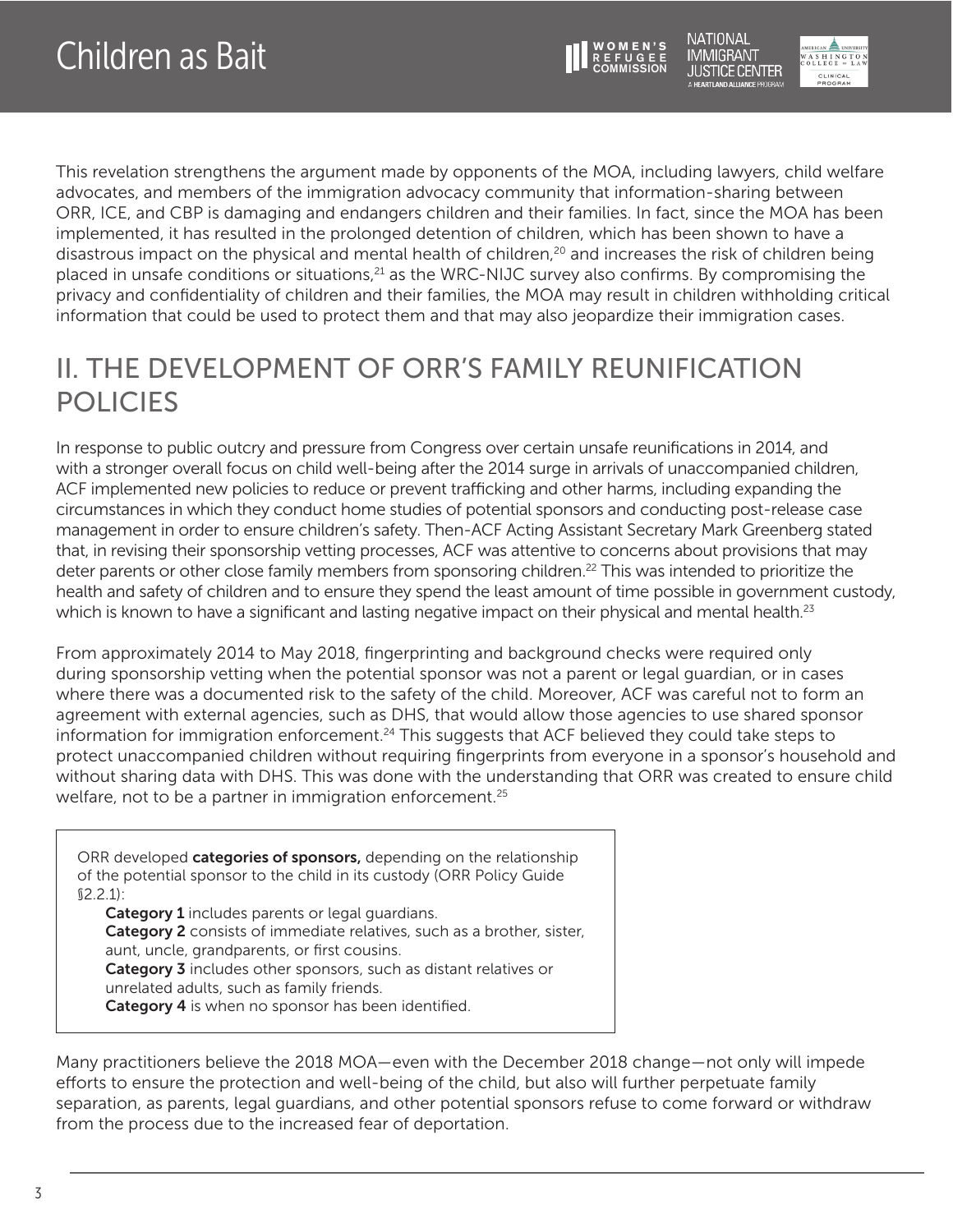

### <span id="page-3-0"></span>III. FINDINGS FROM WRC-NIJC SURVEY OF CHILD WELFARE STAKEHOLDERS

In administering the survey, WRC and NIJC sought to compile diverse and candid feedback about the effects of the MOA, and as such the participants' anonymity was guaranteed. The survey was circulated from November 14, 2018 to December 31, 2018; however, the last response was received on December 14, days prior to the policy change effectuated on December 18 to no longer require the fingerprinting of household members who were not applying for sponsorship of a child in ORR custody. Thus, the results do not reflect the impact of that policy change on the process (to see a list of the survey questions, please refer to the Annex, page 12). This section outlines the key findings.

### Snapshot of survey participants:

- 47 individuals responded, including biometrics technicians and fingerprinting specialists, child advocates, and lawyers.
- Participants were from 20 states across the U.S., plus Washington, D.C., including (in order from most to least represented): California; Texas; North Carolina; Pennsylvania; Massachusetts; Michigan; Kansas; Arizona; Washington; Tennessee; New Jersey; Georgia; Illinois; Connecticut; Louisiana; South Carolina; Virginia; Oregon; Washington, D.C.; and Maryland.
- All but one individual works with at least 1 to 10 unaccompanied children each month and the largest percentage of survey participants (28%) work with 20 to 40 unaccompanied children per month.
- 46% of participants worked with 1 to 10 sponsors, potential sponsors, or family members of an unaccompanied child per month since the enactment of the new MOA.

#### A. The DHS-ORR information sharing policy has caused sponsors to withdraw from the vetting process

The new ORR-DHS information-sharing policy has severely deterred family members from sponsoring children in ORR custody.

- As compared to one of the most recent, large-scale enforcement efforts against sponsors (known as the "sponsor raids" of 201[726\)](#page-10-0) and its assumed negative consequences, 62% of survey participants said that they have observed even fewer sponsors willing to come forward or to complete the sponsorship vetting process, as a result of the MOA.
- 75% of participants responded they were aware of potential sponsors deciding not to come forward or withdrawing from the sponsorship vetting process due to the information-sharing policy. Of that 75%:
	- » 14% were aware of 11 or more cases
	- » 23% were aware of 6-10 cases
	- » 40% were aware of 3-5 cases
	- » 23% were aware of 1-2 cases.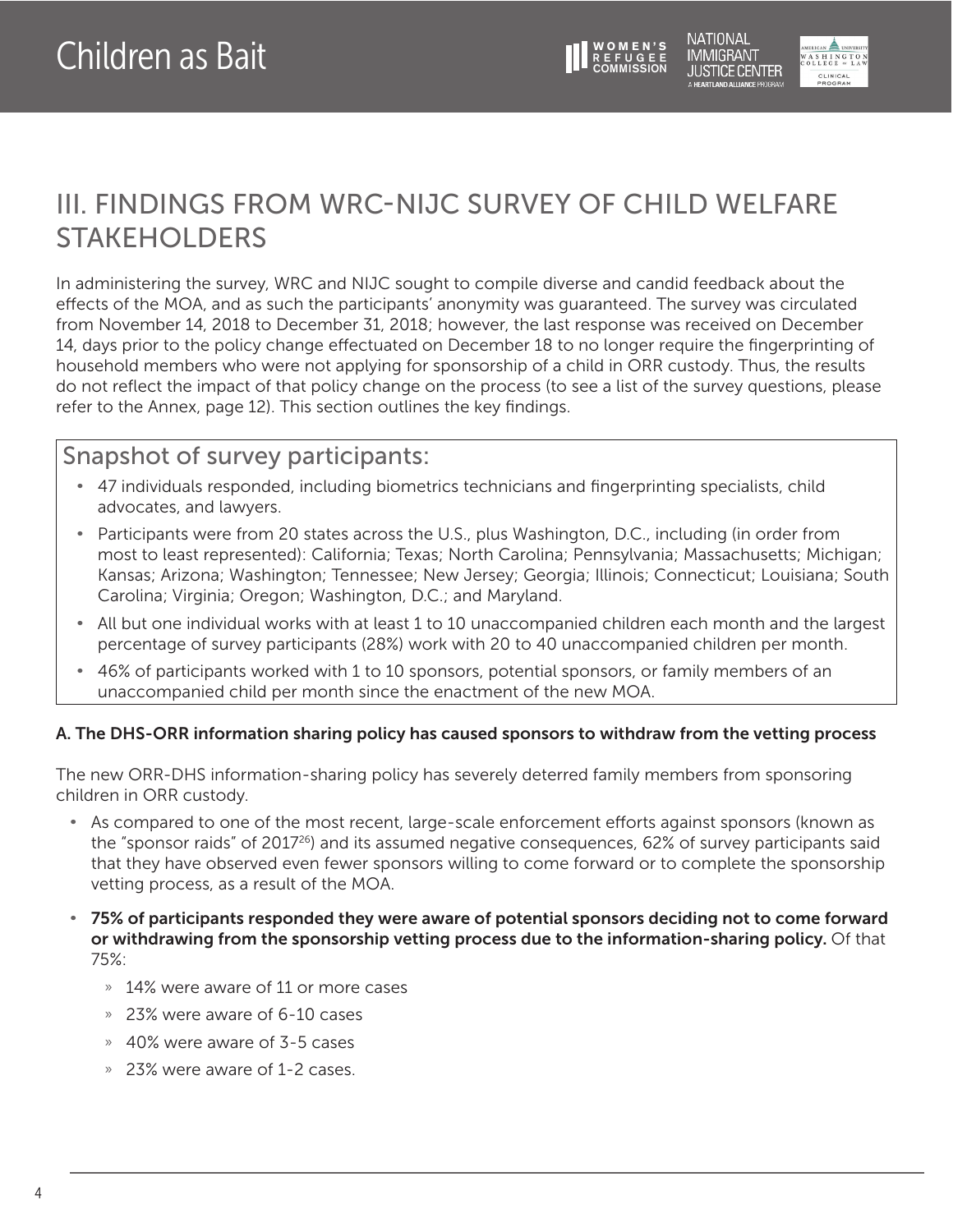**NATIONAL IMMIGRANT JUSTICE CENTER JEARTI AND ALLIANCE PROGRAM** 



<span id="page-4-0"></span>

The survey revealed that fear stemming from the potential sponsor's own immigration status was the top reason for withdrawing their application or refusing to sponsor children:

- Roughly 43% of survey participants noted that sponsors withdrew from or failed to come forward for the vetting process because of their own immigration status:
	- » Roughly 39% due to the immigration status of a household member;
	- » Approximately 15% due to the immigration status of another family member; and
	- » 3% due to general fears or apprehension.



#### B. ICE has initiated immigration enforcement actions against potential sponsors and children as a result of the MOA

 ICE has used the information-sharing policies enacted by the MOA for enforcement purposes against family members of children in ORR custody. Of those who responded to the survey, 42% knew of specific instances where ICE or CBP initiated enforcement actions against adults which may have been the result of the MOA. Overall, the results of the survey appear to indicate that ICE and CBP are using information provided through the MOA to carry out immigration enforcement against parents and immediate relatives of children in ORR custody. This correlates with public reporting that, between late July and late November 2018, ICE had arrested 170 sponsors, of whom 64% were arrested on suspicion of being in the country without immigration status.<sup>27</sup>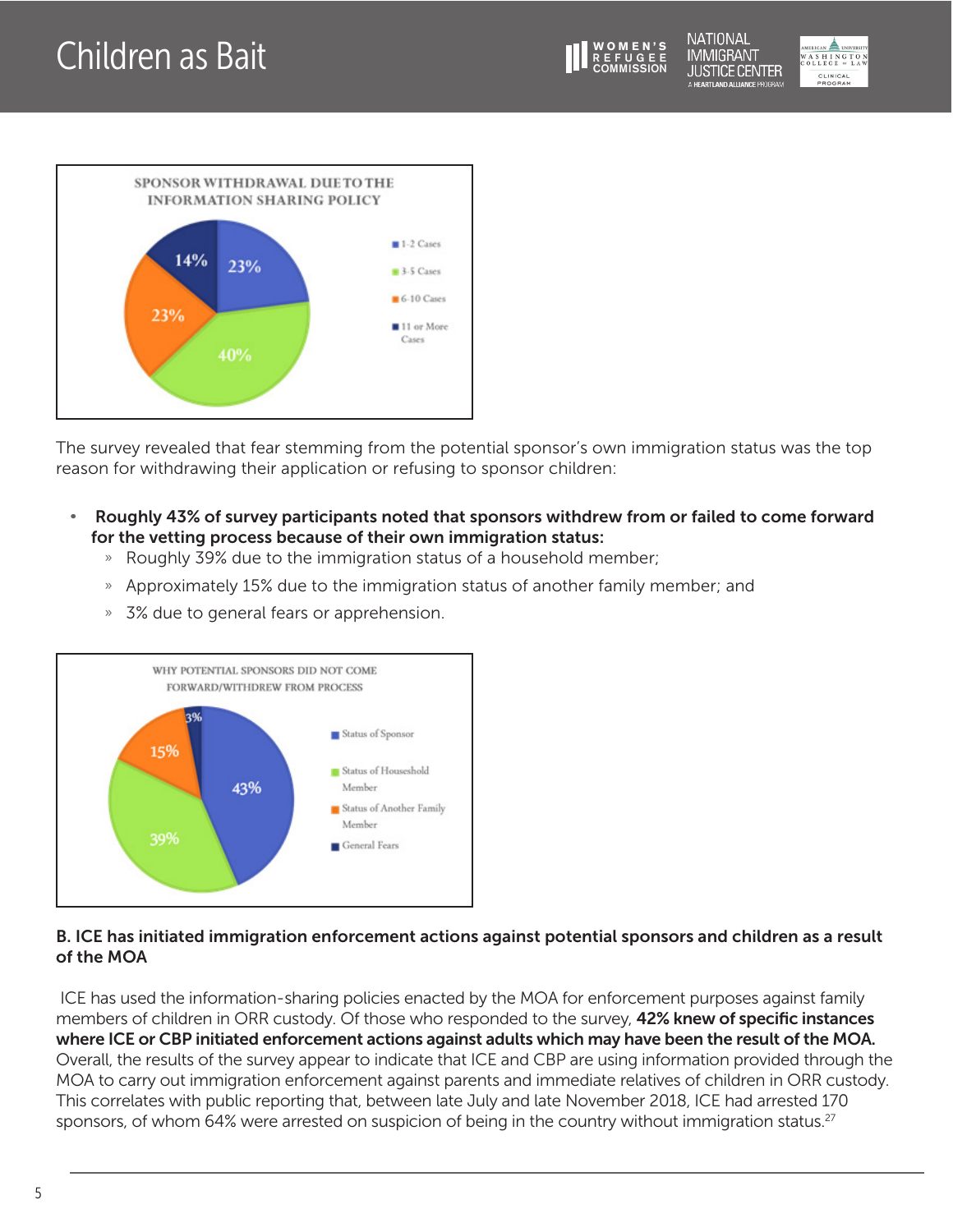

USTICE CENTER CLINICAL<br>PROGRAM

NATIONAL IMMIGRANT

Additionally, 17% of survey participants indicated that they were aware of immigration enforcement by ICE against children, including evidentiary submissions or allegations in immigration court, due to information sharing. Of these participants, 44% were aware of three to five such cases, and 56% were aware of one to two cases.

#### C. ORR-DHS information sharing has detrimental consequences, including the potential for family separation, an increased risk of child endangerment, and challenges in the reunification process

Survey participants outlined other severe, negative consequences of the information-sharing policy beyond those already outlined in this report. The following information—including case examples, anecdotes, and general comments—was obtained from responses to a series of open-ended questions in the survey. To protect the anonymity of the survey participants, no confidential or personal information will be shared in this report.

#### 1. Family members are unwilling to sponsor children in ORR custody due to fear of retaliatory enforcement

The fear of being discovered, arrested, and detained continues to discourage potential sponsors from sponsoring children. One survey participant described a child who, despite having many family members and family friends in the United States, could not find a sponsor before she turned 18 due to the informationsharing policy. Eventually, the child was sent to a homeless youth shelter because she had nowhere else to go. Another survey participant detailed the difficult decision families have been forced to make:

"There are many more minors that I have interacted with, and families who have been forced to decide between the safety of the child in our [ORR] care and their own safety and well-being, forcing a different type of family separation. We have had parents of children struggle to put their other children in danger in order to accept an unaccompanied minor. That is not something a family should EVER struggle with. This MOA has been detrimental to the reunification process and it further places children in danger post-reunification. … It's traumatic in and outside of ORR shelters."

According to survey participants, some families have moved away, gone into hiding, or disappeared without a trace for fear that ICE will come to their homes and detain family members. Fear of detention and/or deportation also seems to have encouraged some potential sponsors to omit or not disclose the full details regarding other individuals living in the same household. These potential sponsors worry that if they leave the questions regarding their immigration status blank on the new ORR forms, their application will not be considered. For others, the fear and risk is too great and they have completely withdrawn their sponsorship applications.

Unfortunately, for many parents and families, these fears have become their reality. In one instance, a mother was served with a Notice to Appear when she picked up her child from ORR custody. She was not told that she was being charged with removal, and she did not know that she was in removal proceedings until she received a hearing notice in the mail. A father was in the process of attempting to sponsor his 11-year-old son when ICE apprehended him outside his home as he was leaving for work. He was living with his wife and another child at the time. Eventually, the wife was able to sponsor the 11-yearold child who was being held in ORR custody. However, the family eventually moved because they were afraid that the wife would also be apprehended.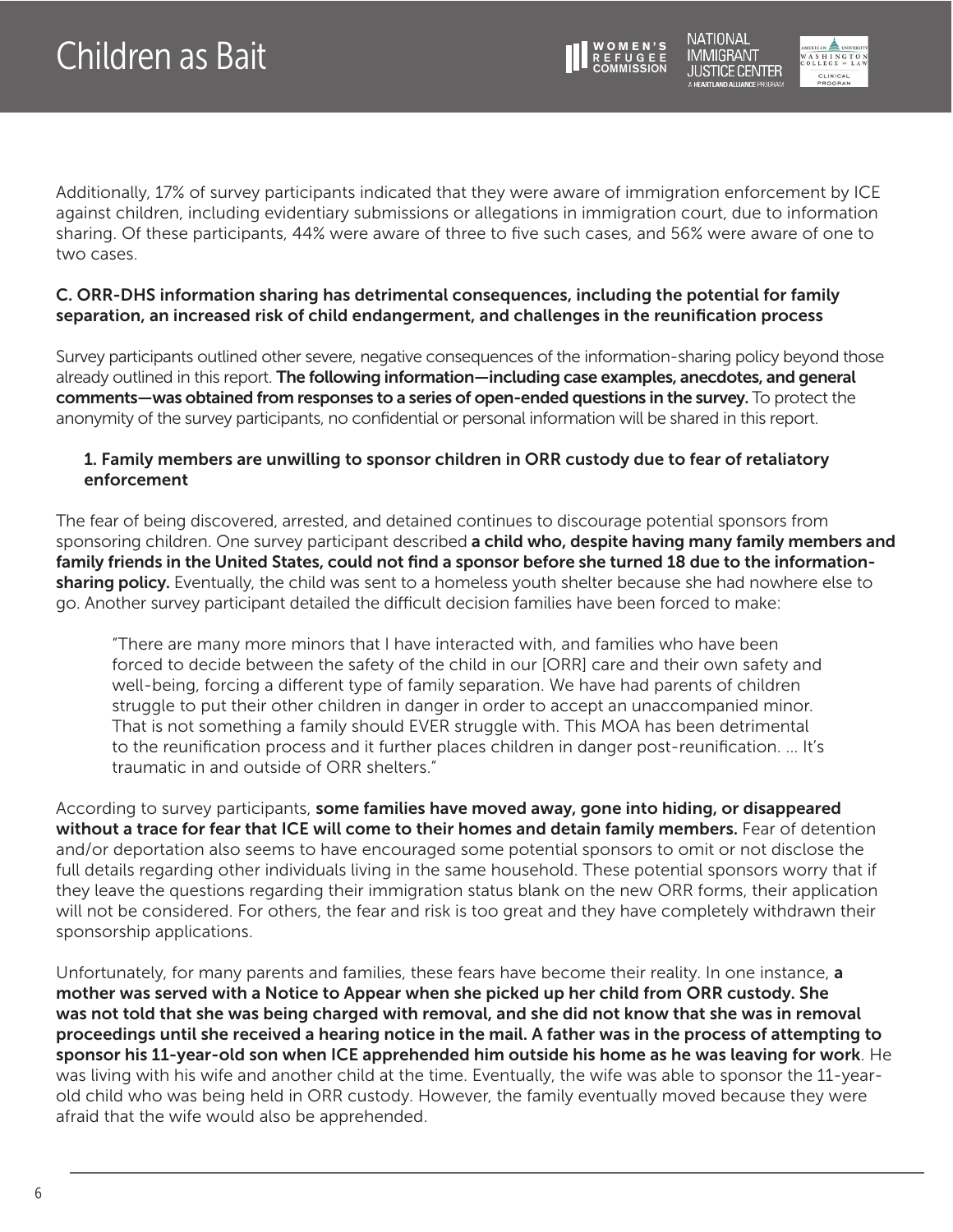



<span id="page-6-0"></span>One sponsor's husband was arrested and detained by ICE during a home study while he was leaving for work. Now, the home is less stable and there are concerns about whether the sponsor will be able to support her children financially. Another member of the household was also arrested. In another case, a child's aunt was detained at work after she offered to sponsor him. Lastly, a survey respondent detailed the story of a mother who had just received her two children from ORR custody; the mother was notified by ICE that she was required to accept a Notice to Appear in person for her 12-year-old child, and did not appreciate the risk she herself would face by appearing before ICE.

#### 2. Children remain in ORR custody for extended periods of time due to the MOA, potentially impeding or complicating any chance for immigration relief

Children whose sponsors are afraid to come forward—or who withdraw from the sponsorship process entirely—because of the ORR-DHS MOA wind up spending a longer amount of time in ORR custody.<sup>[28](#page-10-0)</sup> In addition to harming mental and emotional well-being, prolonged time spent in ORR affects a child's case and eligibility for potential legal remedies. One survey respondent described a child with Special Immigrant Juvenile Status (SIJS) who was nearing her 18th birthday while in ORR custody. The child needed to be released from ORR custody to pursue her SIJS case, but members of the potential sponsor's household were unwilling to be fingerprinted. In another case, a child who was about to age out was not able to be released from ORR custody, as he only had one other relative in the country and the new requirements discouraged that relative from coming forward. Instead, at 6 a.m. on his 18th birthday, ICE transferred the child to an adult detention center.

Longer lengths of stay in ORR custody also mean that children with legitimate asylum cases are left unable to access the necessary support, documents, and information needed from their parents, or even attorneys, to properly build their case. Furthermore, children who do not believe that the information they share with ORR will be kept confidential—and not used against them or their parents—are likely to withhold critical information about their circumstances that may affect their case and put them and their families at risk for deportation.

#### 3. Mandatory fingerprinting has caused major delays in processing potential sponsors, and ultimately in reunification

The mandatory fingerprinting requirements under the MOA have caused huge delays in the release process. For example, some **biological parents have had to wait for six months or longer to receive their children.** Not only has the new policy caused great delays and immense stress to the children themselves, but it has also placed a strain on ORR shelters, case managers, and individual families. These delays have contributed to a significant increase in the amount of time children spend in detention.

#### 4. The new policy puts children in ORR custody and post-release at a greater risk of harm

As one survey participant noted: "[A]rrest and deportation of sponsors and their adult household members puts children at risk for trafficking, unsafe placements, runaway, and other safety concerns when children and their families are forced to find alternate sponsors who are not their first choice or when previously safe and stable placements are disrupted. This also contributes to the backlog of children in ORR care as fewer sponsors are willing to come forward, and as home studies are delayed and complicated. The arrest of sponsors destabilizes households."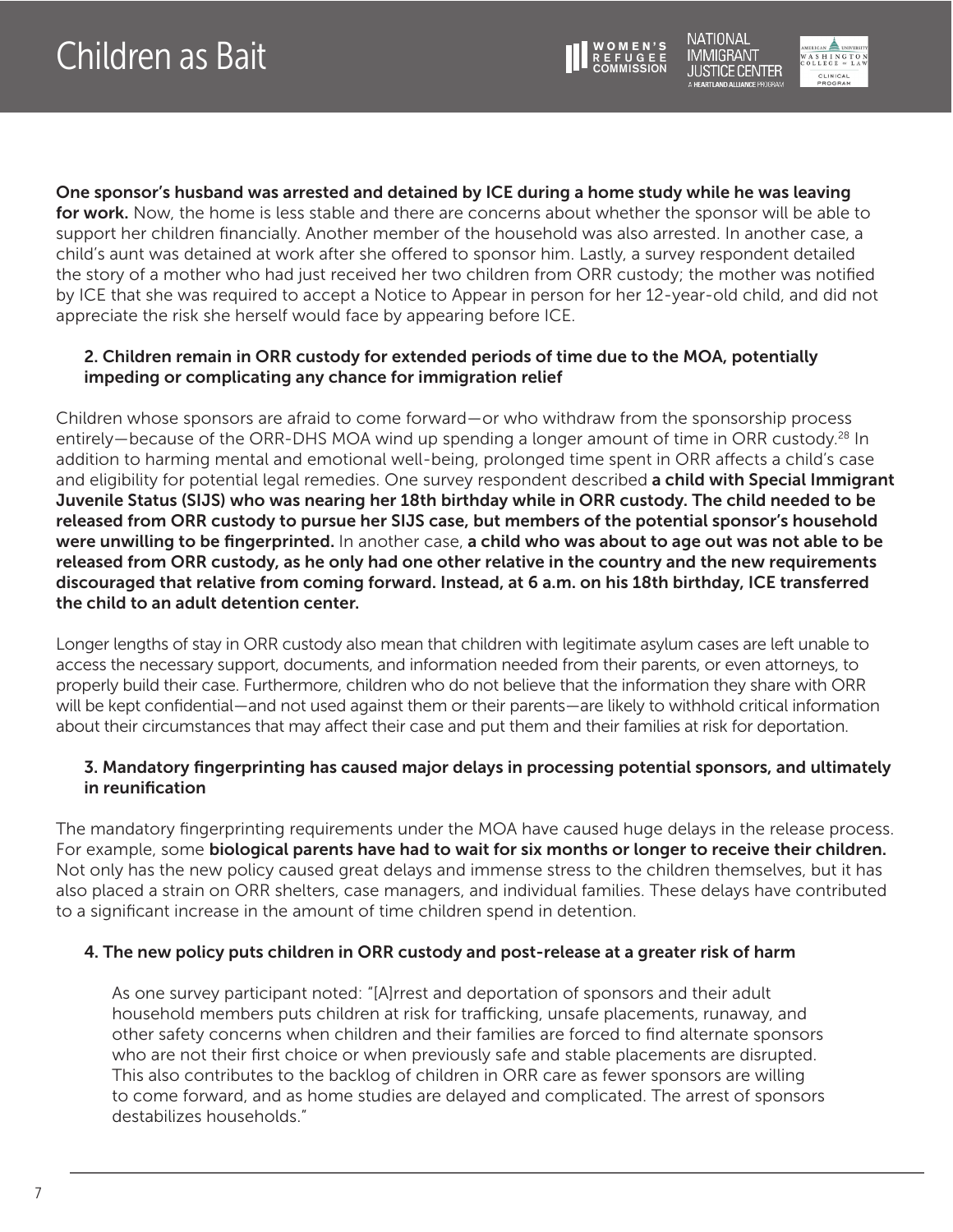

NATIONAL **IMMIGRANT** USTICE CENTER



<span id="page-7-0"></span>Child welfare research and best practice at the state level has confirmed that, in foster and adoption situations, where is it not possible for children to remain in the home with their parent(s), placement with family members over non-relatives is preferred because it maintains children's connections to their families. In addition, children placed with a family member tend to experience better behavioral development, mental health functioning, and placement stability than children placed with non-relatives or in other forms of care.[29](#page-10-0) In the immigration system, the detention of children has been found to be detrimental to children's well-being and often creates health impacts, such as developmental or psychosocial problems, that will have long-term health consequences.<sup>30</sup> Further, children and adolescents who are detained for extended periods of time are at a greater risk of exploitation, abuse, and/or trauma and are more likely than others to experience feelings of isolation and detachment.<sup>31</sup>

The MOA, however, creates daunting barriers for families to sponsor their children, especially for close relatives (Category 2 sponsors) and also for parents and legal guardians (Category 1), according to the survey results. Survey participants provided examples of situations in which, after learning about the new policy, potential sponsor after potential sponsor dropped out, including parents and close relatives of children. This has led to families seeking less desirable, distant connections to sponsor their children ultimately placing the children at a greater risk of harm.

Moreover, the MOA between ORR and DHS has contributed to a broad-spectrum fear of immigration enforcement in the U.S. immigrant community, preventing both children and adults from living in the U.S. without fear of reprisal. A survey participant noted that "children have become more fearful of participating in positive, normal activities such as attending school and going outside in their neighborhoods, and sponsors have become increasingly fearful of accompanying the minors to court." The ORR-DHS information-sharing policy has created a culture of fear for immigrant communities that wish only to aid their children and families.

# IV. CONCLUSION

The MOA represents a dramatic change from past practice—replacing the best interests of children with the operational expediency of immigration enforcement. While the Trump administration was aware that this policy would delay reunifications and result in longer lengths of stay in ORR facilities, it was expected that this policy would act as a deterrent—ultimately reducing the number of children seeking safety in the United States. Turning safe placement screening into a mechanism for immigration enforcement directly contradicts and undermines ORR's goal of placement with the most appropriate caregiver. Further, it exploits the natural desire of children to seek protection with family and the fundamental desire of family to protect their children. In essence, by enacting this policy, the U.S. government is using children as bait with the clear intent of punishing parents and deterring them from protecting their children.

In summary, the data from this survey show the negative impact that the DHS-ORR MOA has had on the reunification process:

- Many potential sponsors are fearful of coming forward and/or are experiencing retaliation for coming forward by ICE or CBP because of their own immigration status or the status of people in their household.
- As a result of fear surrounding the MOA itself and the lengthier sponsorship vetting process that has resulted from its implementation—for those sponsors who do not withdraw from consideration—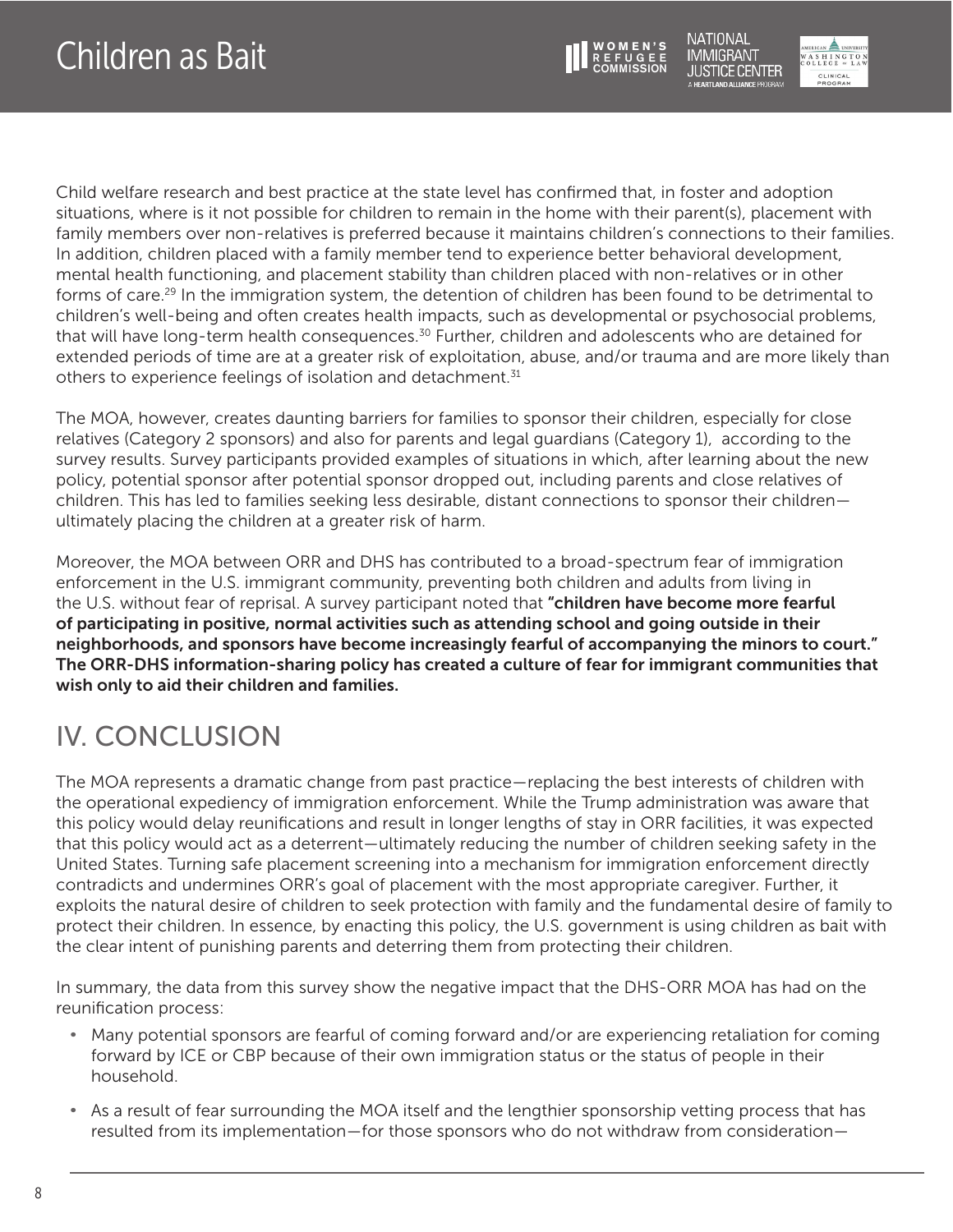

**JUSTICE CENTER** CLINICAL<br>PROGRAM

<span id="page-8-0"></span>children are remaining in detention for a much longer time. Children who turn 18 in ORR custody and who haven't been reunified with a sponsor prior to their birthday risk transfer to an adult detention center run by ICE.

- Delays in the process and longer lengths of stay in detention frustrate a child's ability to reunify with their family, cause significant harms to a child's well-being and their immigration cases and potential legal remedies, and strain ORR's shelter capacity.
- The backlogs have resulted in the use of influx or emergency shelters, such as the Homestead facility in Homestead, Florida. As of the end of February 2019, over 1,600 unaccompanied children were being held there. The Congressional Hispanic Caucus visited Homestead on February 19, 2019 and found children between the ages of 13 and 17, separated from their families, being shackled, and kept in "prison-like" conditions while waiting for a sponsor to claim them.<sup>[32](#page-10-0)</sup>

As these findings make clear, the MOA between DHS and ORR must immediately be dissolved. The type of information sharing it requires runs contrary to ORR's mission as a child welfare agency. The limitations Congress placed on ICE/DHS's use of the information obtained through the MOA for fiscal year 2019<sup>33</sup> are a welcome step. Further efforts to maintain and enhance these restrictions are recommended until the agreement is dissolved.

For more information, contact:

Leah Chavla, Policy Advisor, Women's Refugee Commission, [leahc@wrcommission.org,](mailto:leahc@wrcommission.org) 202-750-8598

Joann Bautista, Policy Associate, National Immigrant Justice Center, [jbautista@heartlandalliance.org,](mailto:jbautista@heartlandalliance.org) 202-879-4310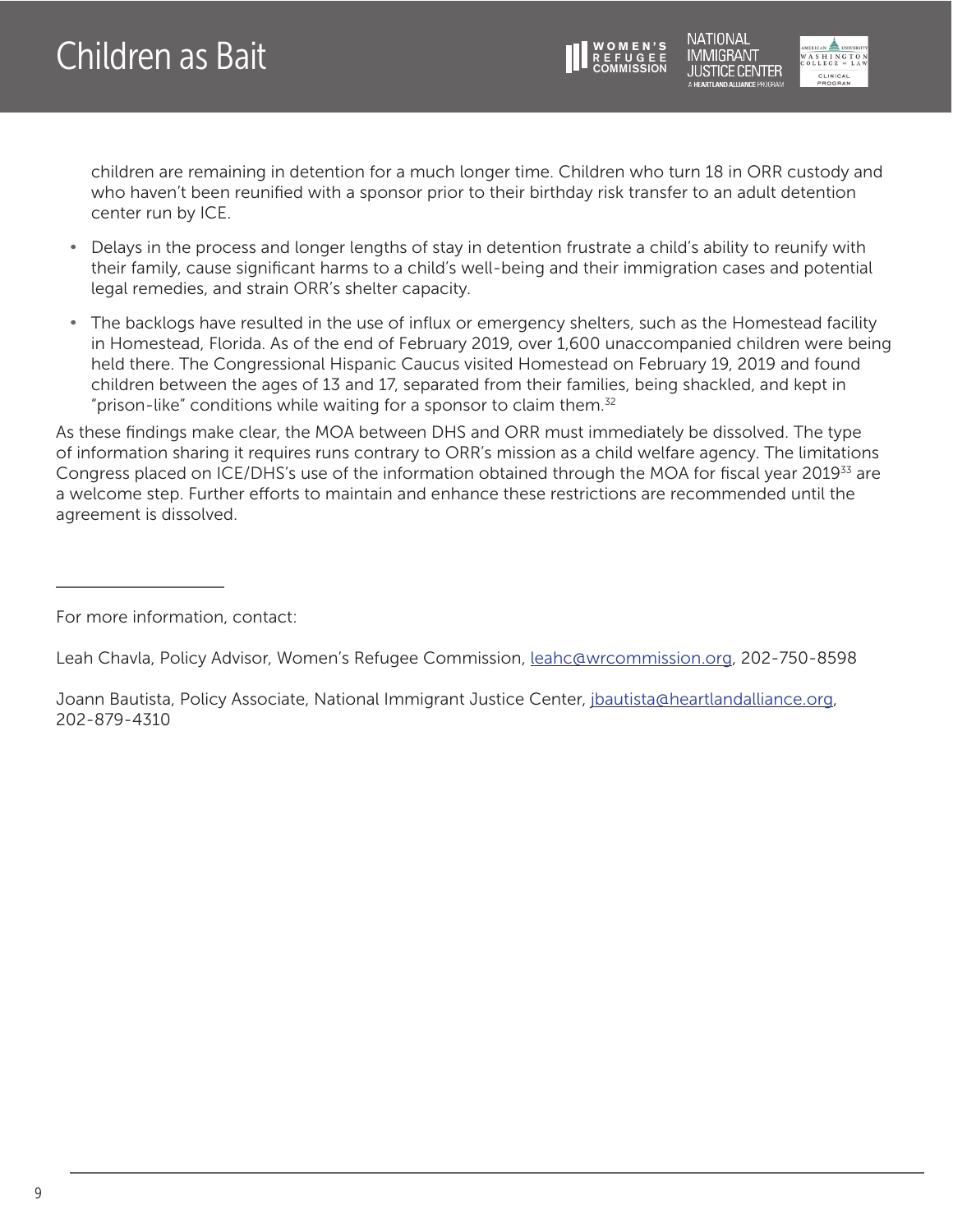



**NATIONAL** 

**IMMIGRANT** 

## <span id="page-9-0"></span>ENDNOTES

- [1](#page-0-0) Women's Refugee Comm'n & Nat'l Immigrant Just. Ctr., Survey: Impacts of ORR-DHS Memorandum of Agreement (MOA) (hereinafter "Survey.") (Anonymized.)
- [2](#page-0-0) See 6 U.S.C. § 279 (g)(2) (defining "unaccompanied alien child"); see also William A. Kandel, Unaccompanied Alien Children: An Overview, Congressional Res. Serv. (Jan. 18, 2017).<https://fas.org/sgp/crs/homesec/R43599.pdf> (providing a legal definition of unaccompanied minors).
- [3](#page-0-0) See Memorandum of Agreement Among the Off. of Refugee Resettlement of the U.S. Dep't of Health & Hum. Services and U.S. Immigr. and Customs Enf't, U.S. Customs and Border Prot. of the U.S. Dep't of Homeland Sec. Regarding Consultation and Information Sharing in Unaccompanied Alien Children Matters (hereinafter "MOA"), available at: [https://www.texasmonthly.](https://www.texasmonthly.com/wp-content/uploads/2018/06/Read-the-Memo-of-Agreement.pdf) [com/wp-content/uploads/2018/06/Read-the-Memo-of-Agreement.pdf.](https://www.texasmonthly.com/wp-content/uploads/2018/06/Read-the-Memo-of-Agreement.pdf)
- [4](#page-0-0) See Off. of Refugee Resettlement, Sponsor Handbook, Dept. of Health & Hum. Services, accessible at [https://www.acf.hhs.gov/](https://www.acf.hhs.gov/sites/default/files/orr/5_31_17_sponsor_english_handbook_003.pdf) [sites/default/files/orr/5\\_31\\_17\\_sponsor\\_english\\_handbook\\_003.pdf](https://www.acf.hhs.gov/sites/default/files/orr/5_31_17_sponsor_english_handbook_003.pdf) (detailing the sponsorship application process).
- [5](#page-0-0) One justification ORR has provided for its participation in the MOA is that the policy is necessary to combat human trafficking. However, experts on human trafficking have argued that this policy actually "undermine[s] efforts to combat trafficking of migrant children. See Brief of Amicus Curiae Human Trafficking Legal Ctr., added to J.E.C.M. et al. v. Scott Lloyd, No. 1:18 cv-00903 (LMB/MSN) (E.D. Vir. 2018), \*1-\*2. Another justification ORR has provided is that "DHS will [now] share with ORR more detailed background information on each [unaccompanied child] upon initial referral and transfer to ORR," and that this information "will assist ORR in strengthening its initial placement decisions, particularly in cases where the [child] has a gang affiliation or criminal background." See Statement of Steven Wagner, acting assistant Secretary of ACF, HHS, before the Subcommittee on Border Security and Immigration, Committee on the Judiciary, U.S. Senate, May 23, 2018, [https://www.acf.](https://www.acf.hhs.gov/olab/resource/testimony-of-steven-wagner-on-care-and-placement-of-unaccompanied-children) [hhs.gov/olab/resource/testimony-of-steven-wagner-on-care-and-placement-of-unaccompanied-children](https://www.acf.hhs.gov/olab/resource/testimony-of-steven-wagner-on-care-and-placement-of-unaccompanied-children).
- [6](#page-0-0) Clinic students with American University, Washington College of Law's International Human Rights Law Clinic (IHRLC) also conducted seven in-person and telephonic interviews with former administration officials, legal practitioners, and other experts regarding the MOA and its impacts on the sponsorship application process and child welfare. The students also assisted in the drafting of this report.
- [7](#page-0-0) *See generally* Brief of Amicus Curiae Human Trafficking Legal Ctr., added to J.E.C.M. *et al*. v. Scott Lloyd, No. 1:18-cv-00903 (LMB/ MSN) (E.D. Vir. 2018); *see also* Women's Refugee Comm'n & Nat'l Immigrant Just. Ctr., *ORR and DHS Information-Sharing Emphasizes Enforcement Over Child Safety*, \*1, \*1, [https://www.womensrefugeecommission.org/images/zdocs/Backgrounder-](https://www.womensrefugeecommission.org/images/zdocs/Backgrounder-ICE-MOA.pdf)[ICE-MOA.pdf](https://www.womensrefugeecommission.org/images/zdocs/Backgrounder-ICE-MOA.pdf). *See also* Nat'l Immigrant Just. Ctr., *NIJC And Immigrant Rights Advocates Demand Civil Rights Investigation into ICE Raids That Targeted Sponsors of Unaccompanied Children* (Dec. 6, 2017), [https://www.immigrantjustice.org/index.php/](https://www.immigrantjustice.org/index.php/press-releases/nijc-and-immigrant-rights-advocates-demand-civil-rights-investigation-ice-raids) [press-releases/nijc-and-immigrant-rights-advocates-demand-civil-rights-investigation-ice-raids.](https://www.immigrantjustice.org/index.php/press-releases/nijc-and-immigrant-rights-advocates-demand-civil-rights-investigation-ice-raids)
- [8](#page-0-0) Homeland Security Act of 2002, 6. U.S.C. § 279.
- [9](#page-1-0) *See* 6 U.S.C. § 279 (g)(2); ORR, Children Entering the United States Unaccompanied: Introduction, Jan. 30, 2015, [https://www.](https://www.acf.hhs.gov/orr/resource/children-entering-the-united-states-unaccompanied-0) [acf.hhs.gov/orr/resource/children-entering-the-united-states-unaccompanied-0;](https://www.acf.hhs.gov/orr/resource/children-entering-the-united-states-unaccompanied-0) *see also*, Stipulated Settlement Agreement, *Flores v. Reno*, Case No CV85-4544-RJK (C.D. Cal. 1996) (Flores was intended to protect the rights and well-being of unaccompanied juveniles in custody of the U.S. Immigration and Naturalization Service).
- [10](#page-1-0) MOA
- [11](#page-1-0) *Id. See also* U.S. Conf. of Catholic Bishops, Women's Refugee Comm'n, Nat'l Immigrant Just. Ctr., Lutheran Immigrant & Refugee Serv., & Young Ctr. for Immigrant Children's Rights, The ORR and DHS Information-Sharing Agreement and its Consequences, [https://justiceforimmigrants.org/2016site/wp-content/uploads/2019/01/Updated-formated-MOA-backgrounder-1.17.19.](https://justiceforimmigrants.org/2016site/wp-content/uploads/2019/01/Updated-formated-MOA-backgrounder-1.17.19.pdf) [pdf](https://justiceforimmigrants.org/2016site/wp-content/uploads/2019/01/Updated-formated-MOA-backgrounder-1.17.19.pdf) (last updated Jan. 17, 2019); Women's Refugee Comm'n & Nat'l Immigrant Just. Ctr., *ORR and DHS Information-Sharing Emphasizes Enforcement Over Child Safety*, \*1, [https://www.womensrefugeecommission.org/images/zdocs/Backgrounder-](https://www.womensrefugeecommission.org/images/zdocs/Backgrounder-ICE-MOA.pdf)[ICE-MOA.pdf](https://www.womensrefugeecommission.org/images/zdocs/Backgrounder-ICE-MOA.pdf). For information regarding past interagency coordination and information-sharing efforts between ORR and DHS, *see also* the U.S. Senate Permanent Subcommittee on Investigations, Committee on Homeland Security and Governmental Affairs, Staff Report: Oversight of the Care of Unaccompanied Alien Children, Aug. 2018, p. 29-34.
- [12](#page-1-0) *See generally* Statement by Mark Greenberg, former acting assistant secretary at ACF, before the Committee on the Judiciary, U.S. Senate, Feb. 23, 2016, p. 7-8,<https://www.judiciary.senate.gov/imo/media/doc/02-23-16%20Greenberg%20Testimony.pdf> (detailing the background check process and the "enhancements" the agency made in January 2016).

[13](#page-1-0) MOA, \*1.

- [14](#page-1-0) 83 FR 20844 (May 8, 2018), [https://www.regulations.gov/document?D=DHS-2018-0013-0001.](https://www.regulations.gov/document?D=DHS-2018-0013-0001)
- [15](#page-1-0) ORR Policy Guide § 2.6, last revised June 7, 2018, [https://www.acf.hhs.gov/orr/resource/children-entering-the-united-states](https://www.acf.hhs.gov/orr/resource/children-entering-the-united-states-unaccompanied-section-2#2.6.3)[unaccompanied-section-2#2.6.3.](https://www.acf.hhs.gov/orr/resource/children-entering-the-united-states-unaccompanied-section-2#2.6.3)
- [16](#page-1-0) ORR's Division of Policy and Procedures, "FAQ: December 2018, Fingerprint Modifications Pursuant to ORR Operational Directive," \*1 ("Adult household members do not require fingerprinting, unless: (1) a public records check reveals possible disqualifying factors identified in Section 2.7.4 of the ORR Policy Guide; (2) there is a documented risk to the safety of the child; (3) the child is especially vulnerable; or (4) the case is being referred for a home study.")
- [17](#page-1-0) Robert Moore, Thousands of Migrant Children Could be Released with Trump's Major Policy Reversal, Texas Monthly, Dec. 18, 2018, <https://www.texasmonthly.com/news/trump-fingerprint-policy-change-reduce-migrant-children-detention-tornillo/>.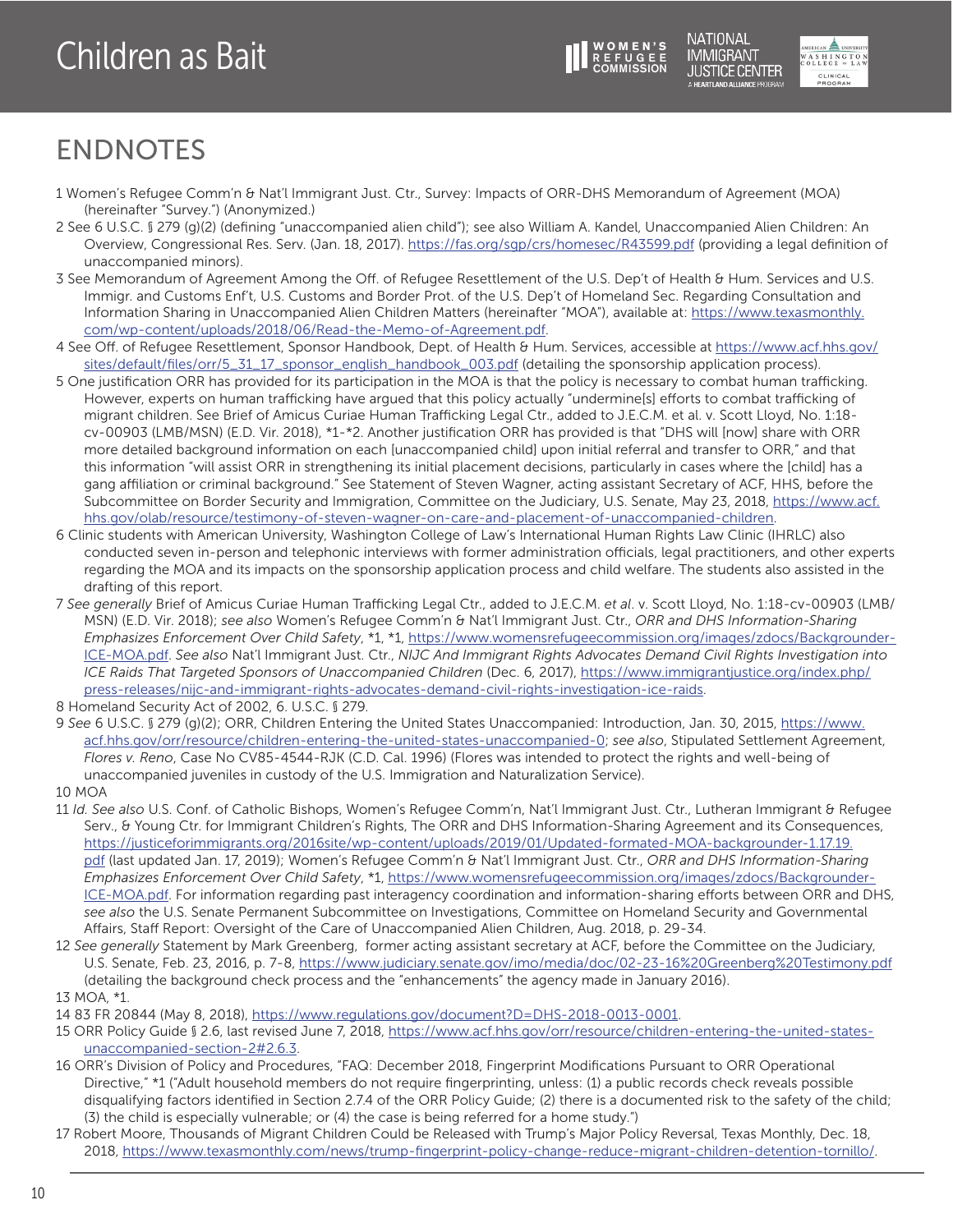

**NATIONAL IMMIGRANT JUSTICE CENTER JEARTI AND ALLIANCE PROGRAM** 



<span id="page-10-0"></span>[18](#page-1-0) *Id.*

- [19](#page-1-0) *See* Policy Options to Respond to Border Surge of Illegal Immigration (hereinafter "Policy Options Memo"), *cited in* J.E.C.M. *et al*. v. Scott Lloyd, No. 1:18-CV-903-LMB (E.D. Vir. 2019).
- [20](#page-2-0) *See*, e.g., Leila Schochet, *Trump's Family Incarceration Policy Threatens Healthy Child Development,* Ctr. for American Progress (July 12, 2018), [https://www.americanprogress.org/issues/early-childhood/reports/2018/07/12/453378/trumps-family](https://www.americanprogress.org/issues/early-childhood/reports/2018/07/12/453378/trumps-family-incarceration-policy-threatens-healthy-child-development/)[incarceration-policy-threatens-healthy-child-development/](https://www.americanprogress.org/issues/early-childhood/reports/2018/07/12/453378/trumps-family-incarceration-policy-threatens-healthy-child-development/).
- [21](#page-2-0) *See generally* Brief of Amicus Curiae Human Trafficking Legal Ctr., *supra* note 4, \*8-\*13.
- [22](#page-2-0) *See* Interview with Mark Greenberg, former acting assistant secretary at ACF (Jan. 15, 2019); see also Statement of Steven Wagner, acting assistant secretary, ACF, before the Permanent Subcomm. on Investigations, S. Comm. on Homeland Sec. and Governmental Aff., April 26, 2018 at p. 3, [https://www.hsgac.senate.gov/imo/media/doc/Wagner%20Testimony.pdf.](https://www.hsgac.senate.gov/imo/media/doc/Wagner%20Testimony.pdf)
- [23](#page-2-0) See Leila Schochet, *Trump's Family Incarceration Policy Threatens Healthy Child Development*, Ctr. for American Progress (July 12, 2018), [https://www.americanprogress.org/issues/early-childhood/reports/2018/07/12/453378/trumps-family](https://www.americanprogress.org/issues/early-childhood/reports/2018/07/12/453378/trumps-family-incarceration-policy-threatens-healthy-child-development/)[incarceration-policy-threatens-healthy-child-development/](https://www.americanprogress.org/issues/early-childhood/reports/2018/07/12/453378/trumps-family-incarceration-policy-threatens-healthy-child-development/).
- [24](#page-2-0) *See* Interview with Mark Greenberg, *supra* note 22.
- [25](#page-2-0) *Id.*
- [26](#page-3-0) *See* also Nat'l Immigrant Just. Ctr., *NIJC And Immigrant Rights Advocates Demand Civil Rights Investigation into ICE Raids That Targeted Sponsors of Unaccompanied Children* (Dec. 6, 2017), [https://www.immigrantjustice.org/index.php/press-releases/](https://www.immigrantjustice.org/index.php/press-releases/nijc-and-immigrant-rights-advocates-demand-civil-rights-investigation-ice-raids) [nijc-and-immigrant-rights-advocates-demand-civil-rights-investigation-ice-raids.](https://www.immigrantjustice.org/index.php/press-releases/nijc-and-immigrant-rights-advocates-demand-civil-rights-investigation-ice-raids)
- [27](#page-4-0) Geneva Sands, "ICE arrested 170 potential sponsors of unaccompanied migrant children," CNN, Dec. 10, 2018, [https://www.cnn.](https://www.cnn.com/2018/12/10/politics/ice-potential-sponsors-arrests/index.html) [com/2018/12/10/politics/ice-potential-sponsors-arrests/index.html](https://www.cnn.com/2018/12/10/politics/ice-potential-sponsors-arrests/index.html).
- [28](#page-6-0) An HHS official reported in October 2018 that the average length of stay in ORR custody was 74 days, more than double what it was in 2016. *See* Jonathan Blitzer, *To Free Detained Children, Immigrant Families are Forced to Risk Everything,* The New Yorker, Oct. 16, 2018, [https://www.newyorker.com/news/dispatch/to-free-detained-children-immigrant-families-are-forced](https://www.newyorker.com/news/dispatch/to-free-detained-children-immigrant-families-are-forced-to-risk-everything)[to-risk-everything](https://www.newyorker.com/news/dispatch/to-free-detained-children-immigrant-families-are-forced-to-risk-everything). As of early February 2019, advocates reported that children averaged 67 days in Homestead, not including time the children may have spent in other shelters. *See* John Burnett, *Inside the Largest and Most Controversial Shelter for Migrant Children in the U.S*., National Public Radio, Feb. 13, 2019, [https://www.npr.org/2019/02/13/694138106/inside-the](https://www.npr.org/2019/02/13/694138106/inside-the-largest-and-most-controversial-shelter-for-migrant-children-in-the-u-s)[largest-and-most-controversial-shelter-for-migrant-children-in-the-u-s](https://www.npr.org/2019/02/13/694138106/inside-the-largest-and-most-controversial-shelter-for-migrant-children-in-the-u-s).
- [29](#page-7-0) *See supra note 25*; *see also* Children's Bureau, ACF, HHS, Placement of Children with Relatives: State Statutes Current Through January 2018, Child Welfare Information Gateway,<https://www.childwelfare.gov/pubPDFs/placement.pdf>, 1; Child Welfare Information Gateway. (2014). In-home services in child welfare. Washington, DC: HHS, Children's Bureau, Mar. 2014, [https://](https://www.childwelfare.gov/pubPDFs/inhome_services.pdf) [www.childwelfare.gov/pubPDFs/inhome\\_services.pdf,](https://www.childwelfare.gov/pubPDFs/inhome_services.pdf) 2 ("Removing children from their families is disruptive and traumatic and can have long-lasting, negative effects. There are a number of stressors for a child that are associated with removal and can add to the initial trauma of maltreatment, including dealing with the substantiation of abuse and/or neglect findings and having to cope with parental loss." (Schneider & Phares, 2005); Committee on Child Maltreatment Research, Policy, and Practice for the Next Decade: Phase II; Board on Children, Youth, and Families; Committee on Law and Justice; Institute of Medicine; National Research Council; Petersen AC, Joseph J, Feit M, editors. New Directions in Child Abuse and Neglect Research. Washington (DC): National Academies Press (US); 2014 Mar 25, p. 6-7; The Child Welfare System, [https://www.ncbi.nlm.nih.](https://www.ncbi.nlm.nih.gov/books/NBK195980/) [gov/books/NBK195980/;](https://www.ncbi.nlm.nih.gov/books/NBK195980/) American Bar Association, Permanency Planning: Kinship Care May Lead to Increased Behavioral Well-Being, Sept. 2008, [https://www.americanbar.org/content/dam/aba/migrated/child/PublicDocuments/sept08.pdf.](https://www.americanbar.org/content/dam/aba/migrated/child/PublicDocuments/sept08.pdf)
- [30](#page-7-0) Marion Hart, Why Detaining Children is Harmful, UNICEF USA, June 21, 2018, [https://www.unicefusa.org/stories/why-detaining](https://www.unicefusa.org/stories/why-detaining-children-harmful/34488)[children-harmful/34488;](https://www.unicefusa.org/stories/why-detaining-children-harmful/34488) International Detention Coalition, Captured Childhood, Chapter 5 Impacts of Detention on Children, March 2012, [https://idcoalition.org/wp-content/uploads/2012/03/IDC-Captured-Childhood-Report-Chap-5.pdf.](https://idcoalition.org/wp-content/uploads/2012/03/IDC-Captured-Childhood-Report-Chap-5.pdf) [31](#page-7-0) *Id.*
- [32](#page-8-0) Monique O. Madan & Jimena Tavel*, 'It has a prison-like feel': Lawmakers tour Homestead shelter in hopes of shutting it,* Miami Herald (Feb. 19, 2019) <https://www.miamiherald.com/news/local/immigration/article226443430.html>.
- [33](#page-8-0) *See* 116th Congress, Consolidated Appropriations Act, 2019, H. J. Res. 31, §224, [https://www.congress.gov/116/bills/hjres31/](https://www.congress.gov/116/bills/hjres31/BILLS-116hjres31enr.pdf) [BILLS-116hjres31enr.pdf](https://www.congress.gov/116/bills/hjres31/BILLS-116hjres31enr.pdf): ("(a) None of the funds provided by this Act or any other Act, or provided from any accounts in the Treasury of the United States derived by the collection of fees available to the components funded by this Act, may be used by the Secretary of Homeland Security to place in detention, remove, refer for a decision whether to initiate removal proceedings, or initiate removal proceedings against a sponsor, potential sponsor, or member of a household of a sponsor or potential sponsor of an unaccompanied alien child (as defined in section 462(g) of the Homeland Security Act of 2002 (6 U.S.C. 279(g))) based on information shared by the Secretary of Health and Human Services. (b) Subsection (a) shall not apply if a background check of a sponsor, potential sponsor, or member of a household of a sponsor or potential sponsor reveals— (1) a felony conviction or pending felony charge that relates to— (A) an aggravated felony (as defined in section 101(a)(43) of the Immigration and Nationality Act (8 U.S.C. 1101(a)(43))); (B) child abuse; (C) sexual violence or abuse; or (D) child pornography; (2) an association with any business that employs a minor who— (A) is unrelated to the sponsor, potential sponsor, or member of a household of a sponsor or potential sponsor; and (B) is— (i) not paid a legal wage; or (ii) unable to attend school due to the employment; or (3) an association with the organization or implementation of prostitution.")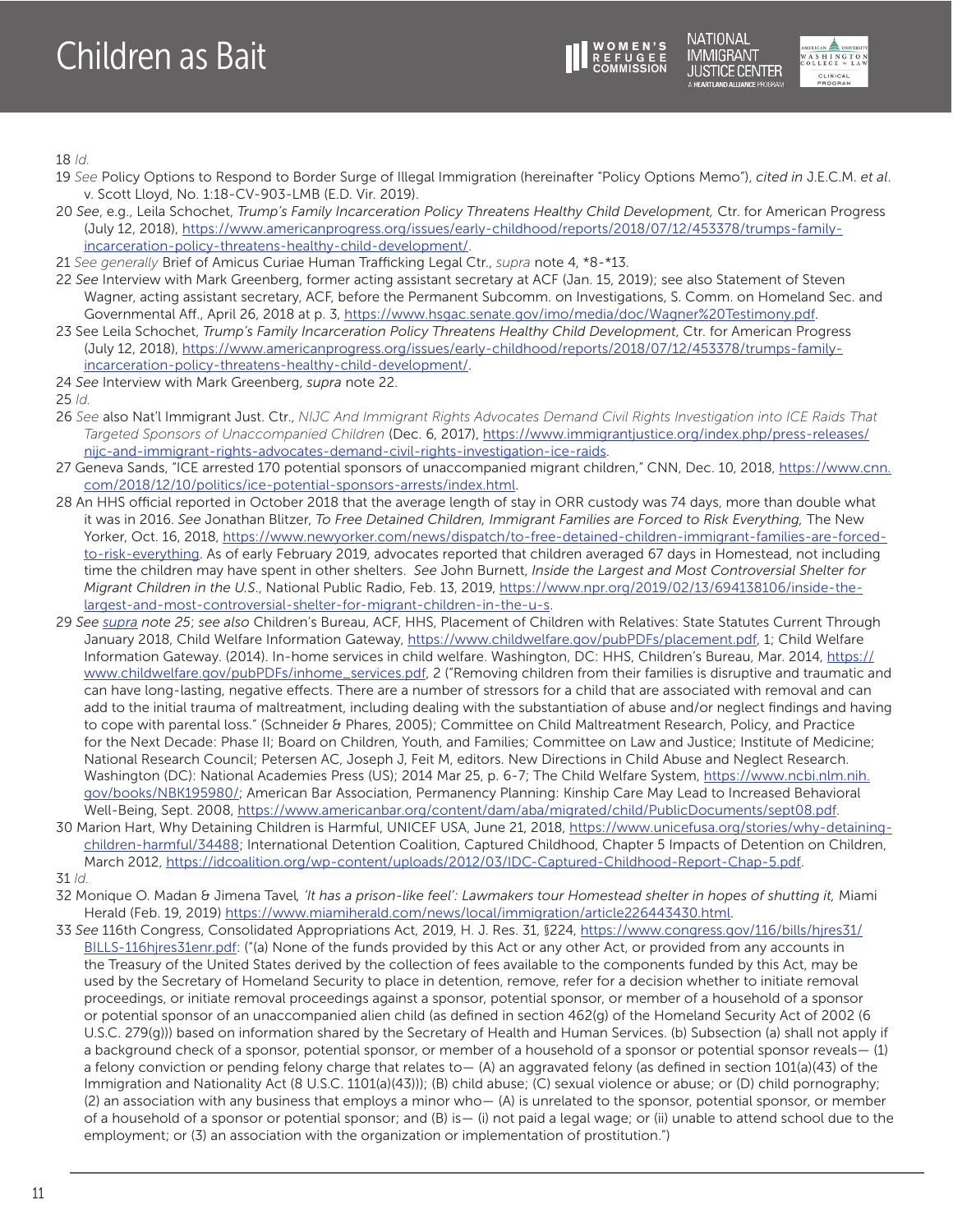

CLINICAL<br>PROGRAM

### ANNEX: SURVEY CIRCULATED BY WRC AND NIJC

### Surveying Impacts of ORR-DHS Memorandum of Agreement (MOA)

In May 2018, the Office of Refugee Resettlement (ORR), Immigration and Customs Enforcement (ICE), and Customs and Border Protection (CBP) entered into a Memorandum of Agreement (MOA) mandating continuous information-sharing on unaccompanied immigrant children beginning when CBP or ICE takes them into custody through their release from ORR custody. This includes information on the children's potential sponsors, usually family members, as well as anyone else living with the sponsor. The MOA represents a dramatic change from past practice—replacing the best interests of children with the operational expediency of immigration enforcement. During a Congressional hearing on September 18, 2018, a senior ICE official testified that, pursuant to the MOA, 41 potential sponsors had already been arrested, of whom 70% were picked up for not being in a lawful immigration status (i.e., undocumented).

The National Immigrant Justice Center (NIJC) and Women's Refugee Commission (WRC) are conducting this survey to collect non-personally identifiable information from stakeholders working with unaccompanied immigrant children and their sponsors and families to ascertain the impacts of the new information-sharing protocols. NIJC and WRC will use any information collected in aggregated form only, for the purposes of evaluating the impacts of the information-sharing and of educating Members of Congress, their staff, and the public on these impacts. As part of the survey process, NIJC and WRC may individually follow up with survey participants.

Should you have any questions or concerns, please do not hesitate to contact NIJC Director of Policy, Heidi Altman, at [haltman@heartlandalliance.org](mailto:haltman@heartlandalliance.org) or 312-718-5021 or WRC Policy Advisor, Leah Chavla, at [leahc@](mailto:leahc@wrcommission.org) [wrcommission.org](mailto:leahc@wrcommission.org) or 202-750-8598. Please find additional information on ORR information-sharing with DHS here: [http://www.immigrantjustice.org/staff/blog/unaccompanied-immigrant-children-made-tools](http://www.immigrantjustice.org/staff/blog/unaccompanied-immigrant-children-made-tools-immigration-enforcement)[immigration-enforcement.](http://www.immigrantjustice.org/staff/blog/unaccompanied-immigrant-children-made-tools-immigration-enforcement)

(\* Indicates required questions.)

What is your name? (Your personal information will not be shared.)

What is your email address? (Again, this will not be shared. It is so that we can contact you if we have a follow-up question.)

Where in the country do you work? (Geographic location, as specific as you feel comfortable sharing, but please at least list a state.) \*

On a monthly basis, approximately how many unaccompanied immigrant children do you work with?

- $O$  ( ) 1-10
- $O \qquad ( ) 11-20$
- $O$  ( )  $20-40$
- $O$   $( ) 40-60$
- o ( ) more than 60

On a monthly basis, subsequent to May 13, 2018, approximately how many sponsors, potential sponsors, or family members of unaccompanied immigrant children do you work with?

- $0 \t ( ) 1-10$
- $O$   $( ) 11-20$
- $O$  ( ) 20-40
- $O \qquad (140-60)$
- o ( ) more than 60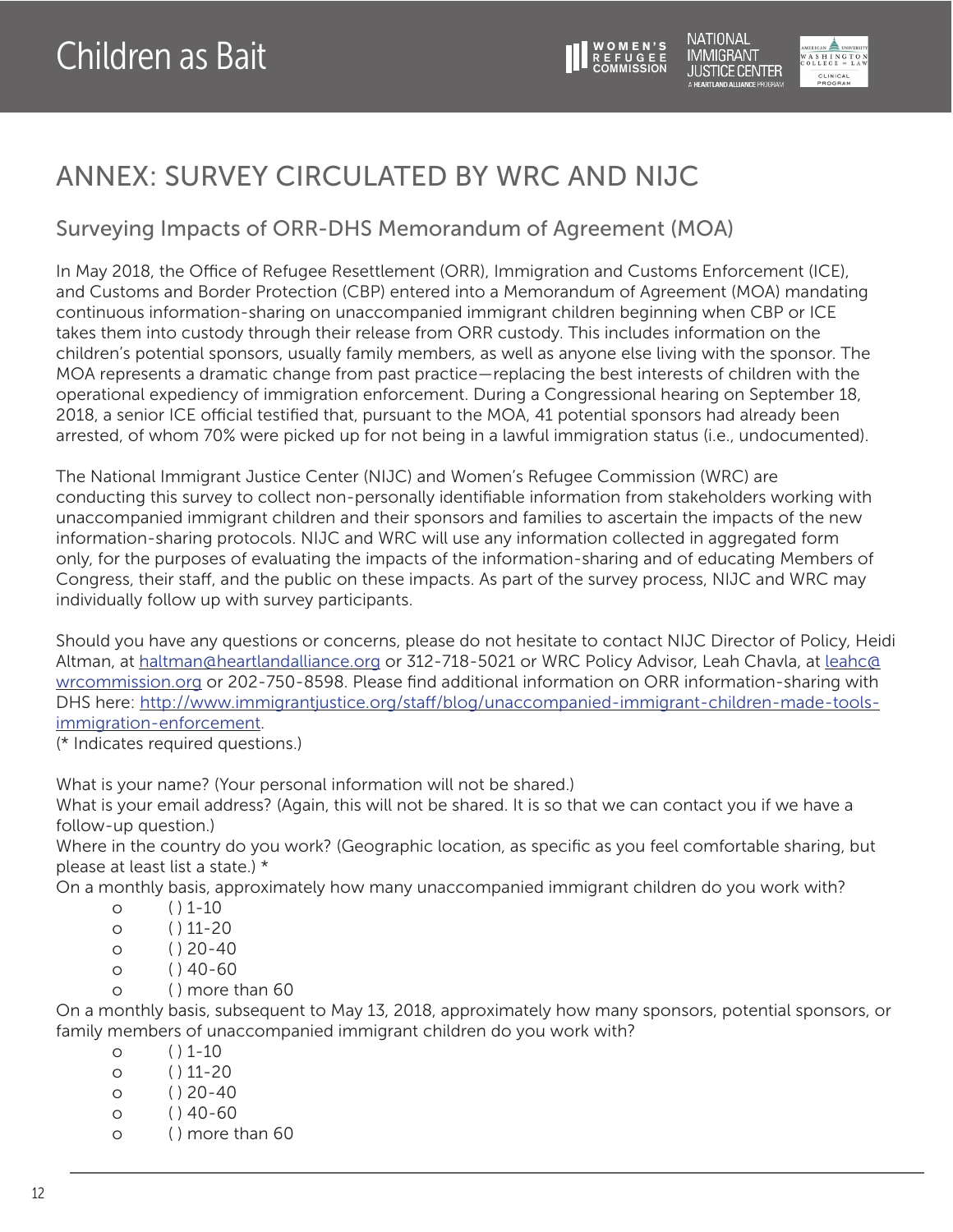



NATIONAL

(Continuation of above.)

Are you aware of any cases in which a potential sponsor of an unaccompanied immigrant child decided not to come forward or withdrew from the sponsorship process in whole or in part because of ORR information-sharing with ICE? \*

- o ( ) Yes
- $O$  ( )  $No$

If you are aware of any cases described in the preceding question, please identify the approximate quantity below.

- $O \qquad ( ) 1-2 \text{ cases}$
- $O$  ( )  $3-5$  cases
- o ( ) 6-10 cases
- o ( ) 11 or more cases

If you are able to/to the extent possible, please indicate the most common sponsor category these potential sponsors fell into (i.e., most of the sponsors that did not follow through the process fell into which sponsor category):

- o [ ] Category 1
- o [ ] Category 2
- o [ ] Category 3
- o [ ] Don't know
- o [ ] Other:

(Continuation of above.) Again, if you are able to/to the extent possible, do you know the reason why most of the potential sponsors ultimately did not come forward or withdrew from the process?

- o [ ] Potential sponsor's immigration status (including not having a valid status)
- o [ ] Immigration situation of a household member
- o [ ] Immigration situation of another family member
- o [] Other:

Are you aware of any enforcement action by ICE or CBP against an adult since May 2018 that may have occurred in whole or in part because of ORR information-sharing with ICE? \*

- o ( ) Yes
- o ( ) No

If you are aware of any enforcement actions against adults described in the preceding question, please identify the approximate quantity below.

- $O \qquad ( ) 1-2 \text{ cases}$
- $O \qquad ( ) 3-5 \text{ cases}$
- o ( ) 6-10 cases
- o ( ) 11 or more cases

Are you aware of any enforcement action by ICE (including evidentiary submissions or allegations in immigration court) against an unaccompanied immigrant child since May 2018 that may have occurred in whole or in part because of ORR information-sharing with ICE? \*

o ( ) Yes

o ( ) No

If you are aware of any enforcement actions against children described in the preceding question, please identify the approximate quantity below.

- $O \qquad ( ) 1-2 \text{ cases}$
- $O$  ( )  $3-5$  cases
- o ( ) 6-10 cases
- o ( ) 11 or more cases